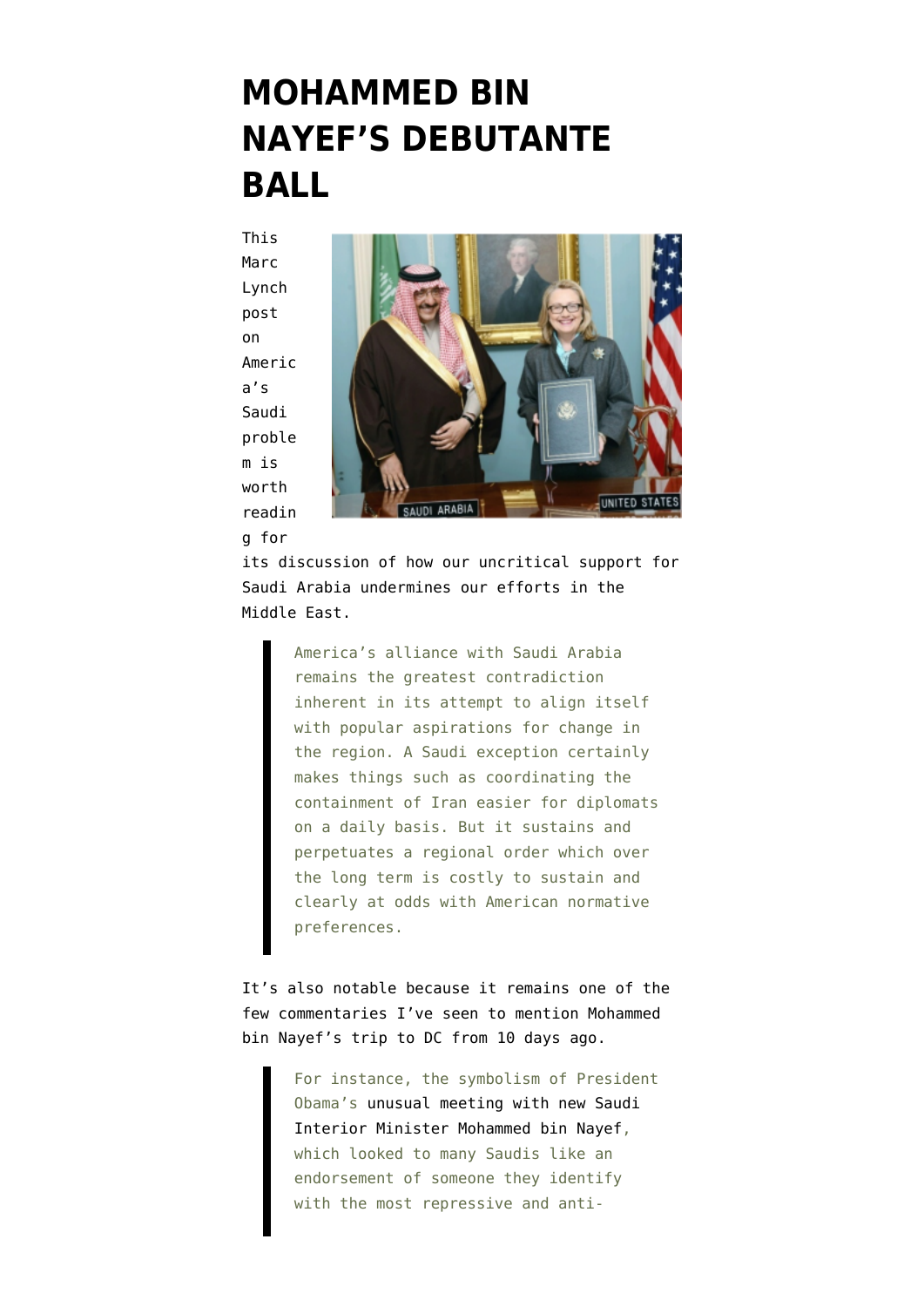democratic trends in the kingdom, was unfortunate.

As this [release](http://www.saudiembassy.net/latest_news/news01171301.aspx) from the Saudi embassy lays out in detail, MbN was in DC from January 14 through 16. There were a few explicit orders of business. Hillary Clinton and MbN renewed the [Technical Cooperation Agreement](http://www.state.gov/documents/organization/109344.pdf) (which would have expired in May) providing US support to protect Saudi critical infrastructure, especially its oil facilities. MbN signed Memoranda of Understanding with Janet Napolitano [on cybersecurity and a trusted](http://www.dhs.gov/sites/default/files/publications/130116-joint-statement.pdf) [traveler program.](http://www.dhs.gov/sites/default/files/publications/130116-joint-statement.pdf) As Lynch noted, he was granted a private meeting with President Obama, which resulted in the following readout.

> Today, President Obama met with Saudi Arabia's Minister of Interior, Prince Mohammed bin Nayef bin Abdulaziz Al-Saud, in the Oval Office. They affirmed the strong partnership between the United States and Saudi Arabia, and discussed security and regional issues of mutual interest. The President congratulated Prince Mohammed bin Nayef on his appointment to Minister of Interior and asked him to convey his best wishes to King Abdullah bin Abd Al-Aziz Al Saud.

But in addition to that, MbN [had a series of](http://www.saudiembassy.net/latest_news/news01171301.aspx) [meetings](http://www.saudiembassy.net/latest_news/news01171301.aspx) with almost every major major player in our security establishment.

> Prince Mohammad also met with a number of senior U.S. officials throughout his visit, including Secretary of State Hillary Clinton, Attorney General Eric Holder, Secretary of Homeland Security Janet Napolitano, Director of National Intelligence James Robert Clapper, Deputy Secretary of State Bill Burns, Treasury Deputy Secretary Neal Wolin, National Security Advisor Tom Donilon, John Brennan, assistant to the president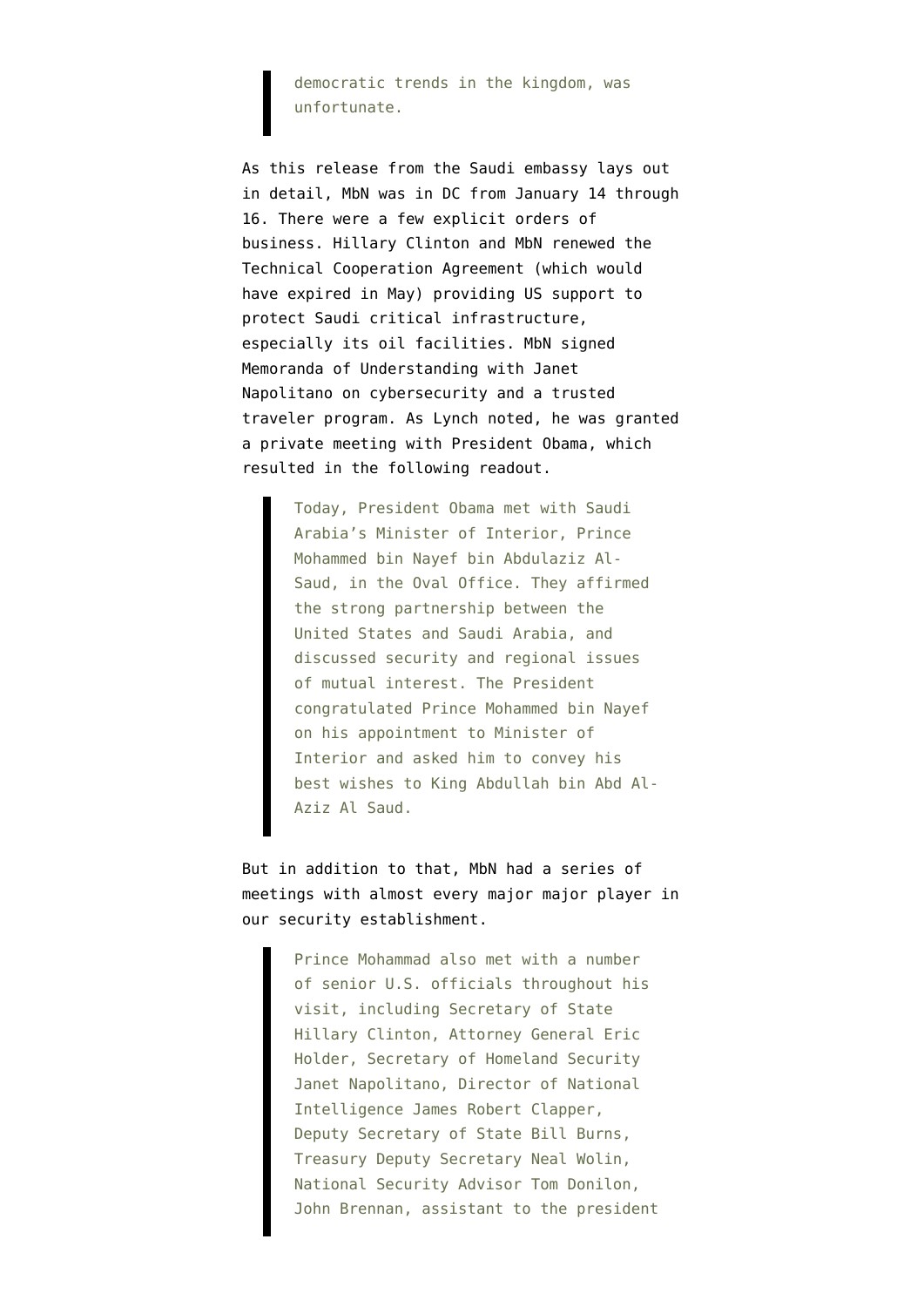for homeland security and counterterrorism, Director of the Federal Bureau of Investigation (FBI) Robert Mueller, and Director of the National Security Agency General Keith B. Alexander.

This leaves out only DOD and CIA (though even before he was nominated to be CIA Director, we could assume former Riyadh station chief John Brennan heavily influenced Saudi ties to CIA).

Given such a high profile visit, I have been expecting someone to discuss what merited the full coming out party (aside from MbN's [November](http://www.bbc.co.uk/news/world-middle-east-20209276) [appointment](http://www.bbc.co.uk/news/world-middle-east-20209276) to be Minister of Interior, but MbN has been serving as our counterterrorism liaison for years). But I've seen little reporting to explain the trip.

And there are a few more reasons why I would really like to know what MbN discussed with almost the entire national security establishment.

There's [Turki al-Faisal's call](http://www.reuters.com/article/2013/01/25/us-syria-crisis-saudi-idUSBRE90O0M120130125) for "sophisticated, high-level weapons" to be sent to Syria (not to mention the [recent release](http://www.matthewaid.com/post/41126966542/saudi-arabia-sent-condemned-prisoners-to-fight-in) of a purported April 2012 Saudi directive releasing Saudi death row prisoners to fight jihad against Bashar al-Assad).

Then there's the [escalation of drone strikes](http://www.latimes.com/news/world/worldnow/la-fg-wn-yemen-drone-strike-20130123,0,1996082.story) in Yemen since MbN's visit, attacking targets that have no apparent tie to America's stated targeting criteria there–a threat to American interests. Yemen-based journalist Adam Baron [has](https://twitter.com/adammbaron/status/294180587827240960) [observed](https://twitter.com/adammbaron/status/294180587827240960) that the drone strikes–as opposed to overflights–have been unusually concentrated in northern provinces.

> *interestingly, drone uptick has been concentrated in northern provinces: 2013 has yet to see one reported in shabwa/abyan/hadramawt.*

Add in a bit of confusion over the reported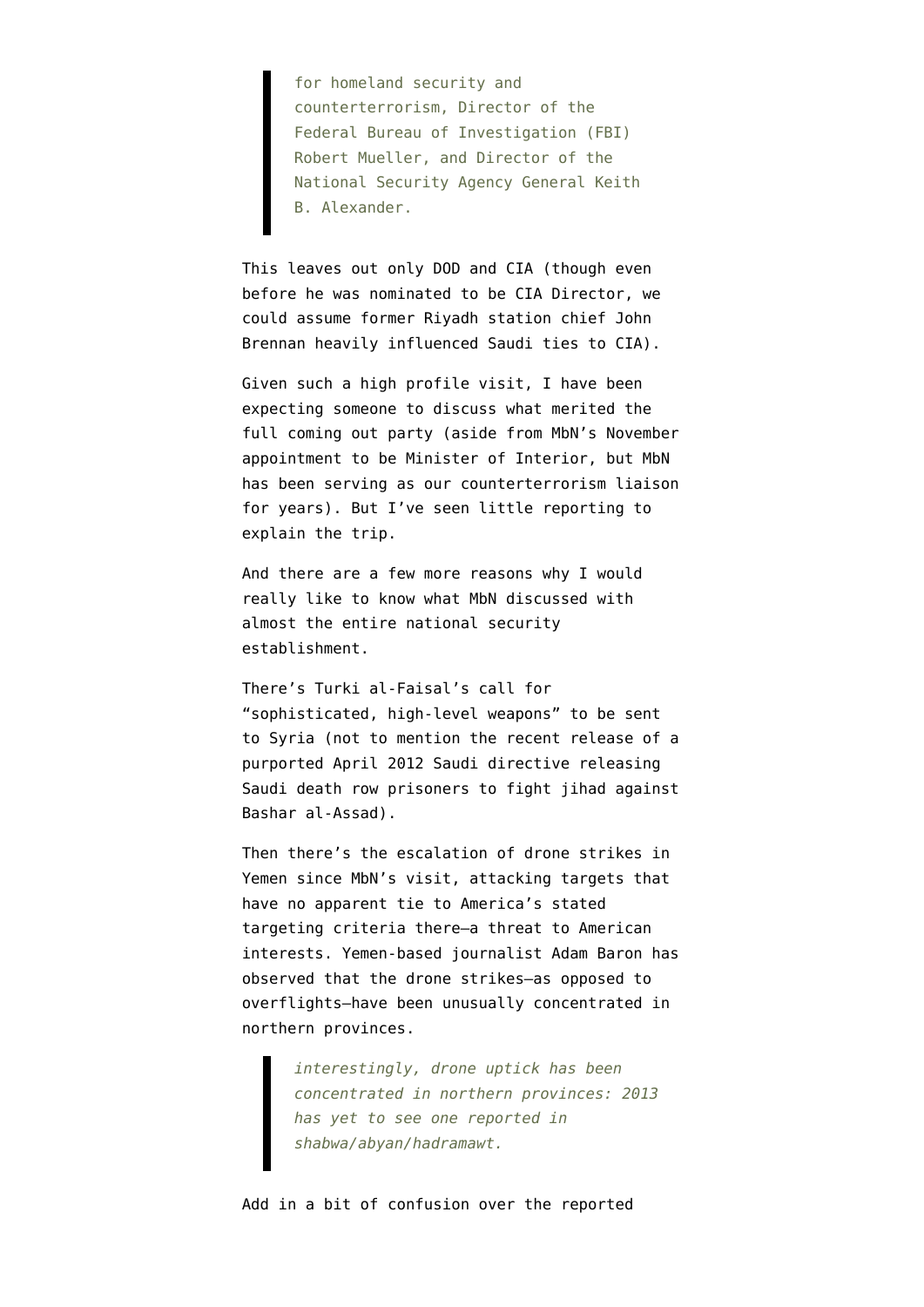scope of the new drone rulebook. The WaPo's report [describes](http://www.washingtonpost.com/world/national-security/cia-drone-strikes-will-get-pass-in-counterterrorism-playbook-officials-say/2013/01/19/ca169a20-618d-11e2-9940-6fc488f3fecd_print.html) that only Pakistan is exempted from the rulebook, yet some have [suggested](http://www.matthewaid.com/post/41017186091/obama-administration-exempts-drone-strikes-from) that the CIA's drone program in Yemen, too will be exempted.

Then there's the role that MbN has played in the past. In addition to being the key player on the roll-out of the TCA (more on that below), he created Saudi Arabia's deradicalization program, which this [March 2009 WikiLeaks cable](http://cablegatesearch.net/cable.php?id=09RIYADH408&q=technical-cooperation-agreement) ties closely to the TCA renewed on the trip. At least [two former Gitmo detainees](http://www.emptywheel.net/2012/03/06/remember-when-that-recidivist-jabir-al-fayfi-saved-american-lives/) who went through the program ended up serving as infiltrators into AQAP. This Saudi-US Relations Information Service release actually [points to](http://www.susris.com/2013/01/18/interior-minister-prince-nayef-on-washington-visit/) the toner cartridge plot revealed by deradicalization graduate Jabir al-Fayfi along with the recent UndieBomb 2.0 plot–which was created by a third infiltrator directed by the Saudis–in its coverage of MbN's visit, suggesting he may have had a role there, too. Should we expect similar operations in the near future? Note, while he is understood to have been a genuine recidivist, another graduate of Gitmo and then MbN's deradicalization program, AQAP's number 2, Said al-Shirhi, was [reported on Thursday](http://www.mcclatchydc.com/2013/01/24/180980/top-al-qaida-leader-in-yemen-saeed.html) to have died from wounds suffered in a November counterterrorism strike.

All this takes place against the background of unrest in Saudi Arabia (which Lynch describes at length). While Lynch disagrees, Bruce Reidel [has](http://www.brookings.edu/research/opinions/2013/01/25-saudi-arabia-riedel) [been warning](http://www.brookings.edu/research/opinions/2013/01/25-saudi-arabia-riedel)–and hawking a book–about a possible revolution in Saudi Arabia. To the extent the unrest represents a serious threat, it would put MbN, as Minister of the Interior, at the forefront. Interestingly, as part of the TCA renewed on this trip and led by MbN, the US [helped](http://cablegatesearch.net/cable.php?id=09RIYADH1557&q=office-of-program-management) Saudi Arabia develop a 35,000 person strong Facilities Security Force, which includes a paramilitary function, which would be crucial in the Eastern Provinces experiencing the most real unrest (the same day MbN came to the US, King Abdullah [put MbN's older brother in charge](http://www.reuters.com/article/2013/01/14/us-saudi-appointment-idUSBRE90D0FQ20130114) of the Eastern Province). When you couple that with the cybersecurity cooperation MbN discussed